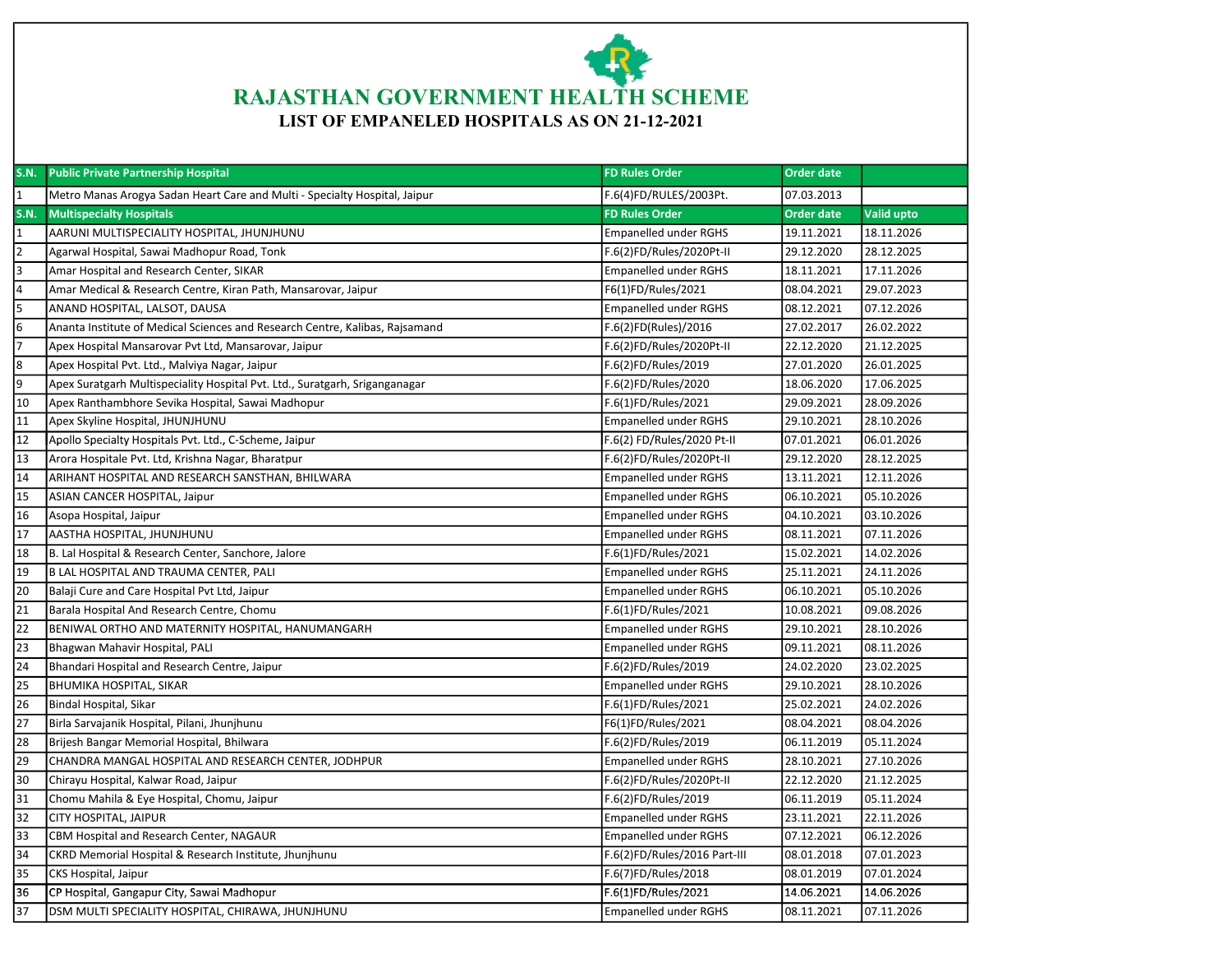| 38 | DTM HOSPITAL, BIKANER                                                                | Empanelled under RGHS        | 28.11.2021 | 27.11.2026 |
|----|--------------------------------------------------------------------------------------|------------------------------|------------|------------|
| 39 | Dana Shivam Heart and SuperSpeciality Hospital, Jaipur                               | F.6(2)FD/Rules/2020          | 24.06.2020 | 23.06.2025 |
| 40 | DAR AL SHIFA HOSPITAL, JODHPUR                                                       | <b>Empanelled under RGHS</b> | 25.11.2021 | 24.11.2026 |
| 41 | DAUKIYA HOSPITAL AND MEDICAL RESEARCH CENTRE, JODHPUR                                | <b>Empanelled under RGHS</b> | 08.11.2021 | 07.11.2026 |
| 42 | Deep Hospital and Research Centre, Jhotwara, Jaipur                                  | F.6(1)FD/Rules/2021          | 14.06.2021 | 14.06.2026 |
| 43 | Dhanwantri Hospital And Research Centre, Jaipur                                      | F.6(1)FD/Rules/2021          | 22.07.2021 | 21.07.2026 |
| 44 | Dhanwantari Multispeciality Hospital, Jhunjhunu                                      | <b>Empanelled under RGHS</b> | 20.10.2021 | 19.10.2026 |
| 45 | DHANWANTRI HOSPITAL, JODHPUR                                                         | <b>Empanelled under RGHS</b> | 29.10.2021 | 28.10.2026 |
| 46 | Dhayal Hospital and Research Centre, Sikar                                           | F.6(2)FD/Rules/2020          | 24.06.2020 | 23.06.2025 |
| 47 | Dhukia Hospital, Jhunjhunu                                                           | F.6(2)FD/Rules/2020          | 12.11.2020 | 11.11.2025 |
| 48 | Dr. Choudhary Hospital and Medical Research Centre Pvt. Ltd., Udaipur                | F6(1)FD/Rules/2021           | 08.04.2021 | 08.04.2026 |
| 49 | Dr. S. S. Tantia Memorial Hospital, Sriganganagar                                    | F.6(2)FD/Rules/2020          | 24.06.2020 | 23.06.2025 |
| 50 | Fortis Escorts Hospital, Malviya Nagar, Jaipur                                       | F6(1)FD/Rules/2021           | 08.04.2021 | 03.03.2025 |
| 51 | GD BADAYA HOSPITAL, AJMER                                                            | Empanelled under RGHS        | 19.11.2021 | 18.11.2026 |
| 52 | G.P. Shekhwati Hospital and Research Centre, Jaipur                                  | Empanelled under RGHS        | 05.10.2021 | 04.10.2026 |
| 53 | Gangauri Hospital, Sawai Madhopur                                                    | F.6(2)FD/Rules/2016 Part-III | 15.01.2018 | 14.01.2023 |
| 54 | GBH American Hospital, Udaipur                                                       | F.6(1)FD/Rules/2021          | 15.02.2021 | 14.02.2026 |
| 55 | Geetanjali Medical College and Hospital, Udaipur                                     | Empanelled under RGHS        | 04.10.2021 | 03.10.2026 |
| 56 | GEETANJALI MULTI SPECIALITY HOSPITAL, SIKAR                                          | Empanelled under RGHS        | 08.12.2021 | 07.12.2026 |
| 57 | Getwell Hospital and Research Centre, Sikar                                          | F.6(2)FD/Rules/2016 Pt-III   | 26.09.2017 | 25.09.2022 |
| 58 | Gheesibai Memorial Mittal Hospital and Reasearch Centre, Ajmer                       | Empanelled under RGHS        | 04.10.2021 | 03.10.2026 |
| 59 | GINNI DEVI MEMORIAL HOSPITAL, JAIPUR                                                 | <b>Empanelled under RGHS</b> | 23.11.2021 | 22.11.2026 |
| 60 | Global Heart and General Hospital, Jaipur                                            | F.6(2)FD(Rules)/2016PT-III   | 02.12.2016 | 01.12.2021 |
| 61 | Goyal Hospital & Research Centre Pvt. Ltd., Jodhpur                                  | F.6(2)FD/Rules/2020          | 12.03.2020 | 11.03.2025 |
| 62 | GOPINATH HOSPITAL PRIVATE LIMITED, JAIPUR                                            | <b>Empanelled under RGHS</b> | 23.11.2021 | 22.11.2026 |
| 63 | Guru Kripa Hospitals, Jyoti Nagar, Sikar                                             | F6(1)FD/Rules/2021           | 08.04.2021 | 08.04.2026 |
| 64 | GYAN SHANTI HOSPITAL, KOTA                                                           | Empanelled under RGHS        | 10.12.2021 | 09.12.2026 |
| 65 | <b>HCG Hospital Jaipur</b>                                                           | Empanelled under RGHS        | 22.09.2021 | 21.09.2026 |
| 66 | Harish Hospital Pvt. Ltd., Alwar                                                     | F.6(2)FD/Rules/2020          | 17.06.2020 | 16.06.2025 |
| 67 | Imperial Hospital and Research Centre, Shastri Nagar, Jaipur                         | F6(2)FD/Rules/2016 Part-III  | 05.06.2018 | 04.06.2023 |
| 68 | Indus Jaipur Hospital, Jaipur                                                        | F.6(2)FD/Rules/2020          | 24.06.2020 | 23.06.2025 |
| 69 | Jakhar Dhambiwal Hospital and Research Center LLP, Sikar                             | <b>Empanelled under RGHS</b> | 20.10.2021 | 19.10.2026 |
| 70 | JAI SHREE HOSPITAL & MULTISPECIALITY SURGICAL CENTER, PALI                           | Empanelled under RGHS        | 13.11.2021 | 12.11.2026 |
| 71 | Jaipur Hospital, Jaipur                                                              | F.6(2)FD/Rules/2020          | 18.05.2020 | 17.05.2025 |
| 72 | Jain Surgical Hospital, Shreenathpuram, Kota                                         | F.6(2)FD/Rules/2020Pt-II     | 24.12.2020 | 23.12.2025 |
| 73 | Jaipur National University Institute of Medical Sciences and research Centre, Jaipur | F.6(2)FD/Rules/2016 Pt-III   | 26.09.2017 | 25.09.2022 |
| 74 | Jaiswal Hospital & Neuro Institute, Kota                                             | F.6(1)FD/Rules/2021          | 06.07.2021 | 05.07.2026 |
| 75 | JEEVAN RAKSHA HOSPITAL, BIKANER                                                      | Empanelled under RGHS        | 28.11.2021 | 27.11.2026 |
| 76 | Jeevan Rekha Critical Care & Trauma Hospital, Jagatpura, Jaipur                      | F.6(2)FD/Rules/2016 Part-III | 22.12.2017 | 21.12.2022 |
| 77 | Jeevan Rekha Hospital & Research Centre, Neemkathana, Sikar                          | F.6(1)FD/Rules/2021          | 15.02.2021 | 14.02.2026 |
| 78 | Jhunjhunu Hospital, Jhunjhunu                                                        | <b>Empanelled under RGHS</b> | 12.10.2021 | 11.10.2026 |
| 79 | JINDAL SUPER SPECIALTY HOSPITAL, BHARATPUR                                           | <b>Empanelled under RGHS</b> | 28.11.2021 | 27.11.2026 |
| 80 | Jyoti Nursing Home Pvt. Ltd., Jaipur                                                 | F.6(2)FD(Rules)/2016         | 02.10.2021 | 01.10.2026 |
| 81 | Kailash Hospital, Behror (Alwar)                                                     | <b>Empanelled under RGHS</b> | 02.12.2021 | 01.12.2026 |
| 82 | KALPVRIKSH HOSPITAL AND RESEACH CENTER FOUNDATION, PILANI JHUNJHUNU                  | <b>Empanelled under RGHS</b> | 08.12.2021 | 07.12.2026 |
| 83 | Kamla Nagar Hospital Unit of K N Hospital Pvt Ltd, Jodhpur                           | Empanelled under RGHS        | 12.10.2021 | 11.10.2026 |
| 84 | Khandelwal Nursing Home, Mahaveer Nagar, Kota                                        | F.6(2)FD/Rules/2020 Pt-II    | 30.12.2020 | 29.12.2025 |
| 85 | KHANDELWAL NURSING HOME, DAUSA                                                       | <b>Empanelled under RGHS</b> | 19.11.2021 | 18.11.2026 |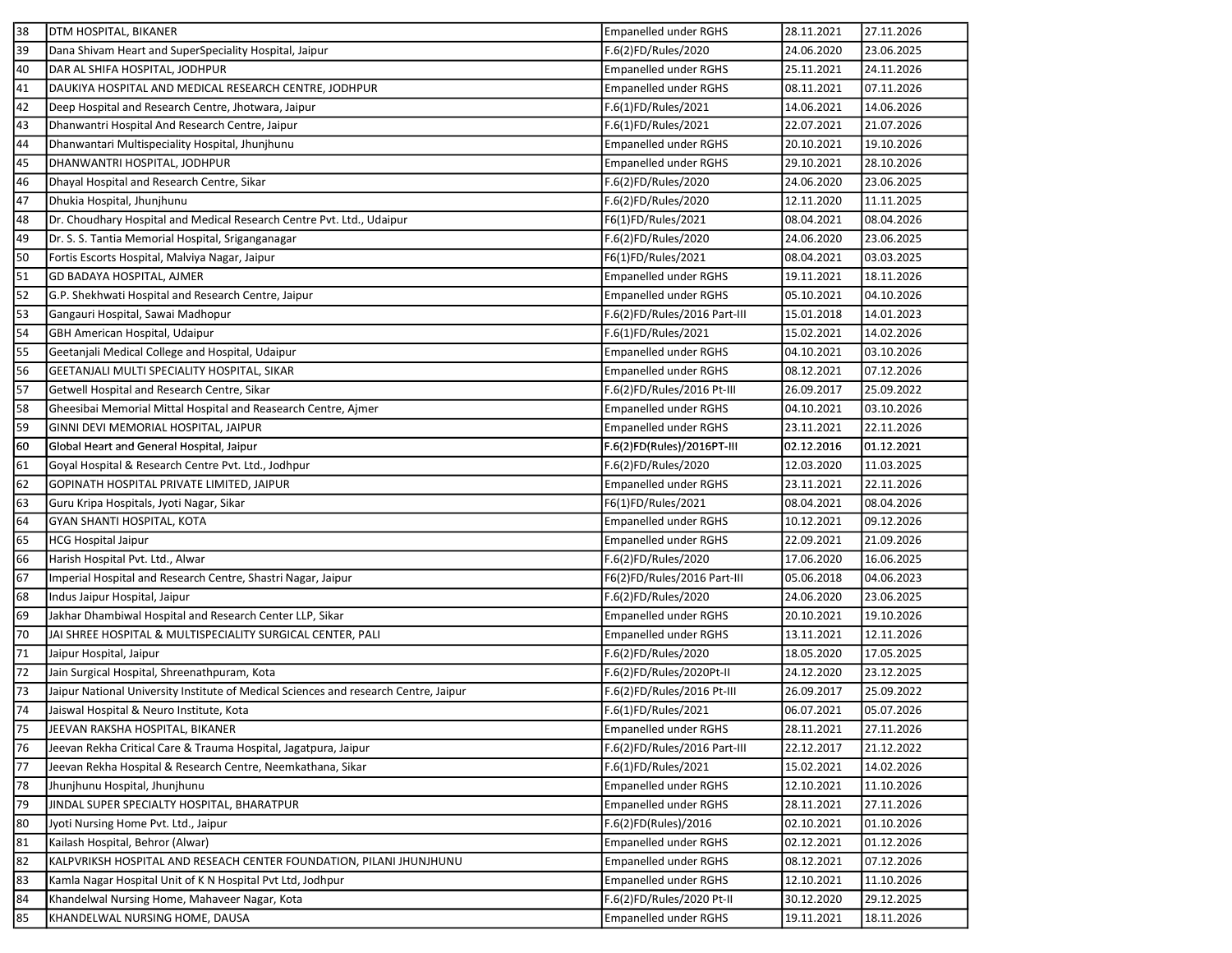| 86  | Kota Heart Institute & Research Centre, Talwandi, Kota                         | F.6(1)FD/Rules/2021          | 15.02.2021 | 14.02.2026 |
|-----|--------------------------------------------------------------------------------|------------------------------|------------|------------|
| 87  | KOTA TRAUMA HOSPITAL, KOTA                                                     | Empanelled under RGHS        | 17.12.2021 | 16.12.2026 |
| 88  | KRISHNA HOSPITAL, BHILWARA                                                     | <b>Empanelled under RGHS</b> | 26.10.2021 | 25.10.2026 |
| 89  | Krishna Superspeciality Hospital, Jodhpur                                      | F.6(1)FD/Rules/2021          | 04.08.2021 | 03.08.2026 |
| 90  | Kshetrapal Hospital Multispecialty & Research Centre, Ajmer                    | F6(2)FD/Rules/2016 Part-III  | 21.05.2018 | 20.05.2023 |
| 91  | L N Multispeciality Hospital, JHALAWAR                                         | <b>Empanelled under RGHS</b> | 08.12.2021 | 17.12.2026 |
| 92  | M N HOSPITAL AND RESEARCH CENTRE, BIKANER                                      | <b>Empanelled under RGHS</b> | 14.12.2021 | 13.12.2026 |
| 93  | MADHAV HOSPITAL, BEHROR, ALWAR                                                 | <b>Empanelled under RGHS</b> | 26.10.2021 | 25.10.2026 |
| 94  | Maharaja Agrasen Superspeciality Hospital, Vidhyadhar Nagar, Jaipur            | F.6(2)FD/Rules/2020Pt-II     | 22.12.2020 | 21.12.2025 |
| 95  | Mahatma Gandhi Medical College & Hospital, Sitapura, Jaipur                    | F. 6(2) FD/Rules/2019        | 15.01.2020 | 14.01.2025 |
| 96  | Mahaveer Jaipuriya Rajasthan Hospital, JLN Marg, Jaipur                        | F.6(2)FD/Rules/2020Pt-II     | 24.12.2020 | 23.12.2025 |
| 97  | MAHAVEER SURGICAL AND MATERNITY NURSING HOME, SIROHI                           | <b>Empanelled under RGHS</b> | 09.11.2021 | 08.11.2026 |
| 98  | Mahavir Hospital, Jhunjhunu                                                    | <b>Empanelled under RGHS</b> | 20.10.2021 | 19.10.2026 |
| 99  | MAI KHADIJA HOSPITAL AND RESEARCH CENTRE, JODHPUR                              | Empanelled under RGHS        | 28.11.2021 | 27.11.2024 |
| 100 | MANAS HOSPITAL JAIPUR, JAIPUR                                                  | Empanelled under RGHS        | 09.12.2021 | 08.12.2024 |
| 101 | Manipal Hospital, Jaipur                                                       | F. 6(1)FD/Rules/2021         | 01.07.2021 | 30.06.2026 |
| 102 | MANU ENT AND MULTISPECIALITY HOPSITAL, SIKAR                                   | <b>Empanelled under RGHS</b> | 28.10.2021 | 27.10.2026 |
| 103 | Marble City Hospital, Kishangarh, Ajmer                                        | F.6(2)FD/Rules/2020Pt-II     | 29.12.2020 | 28.12.2025 |
| 104 | Marudhar Hospital, Jaipur                                                      | F.6(1)FD/Rules/2021          | 22.07.2021 | 21.07.2026 |
| 105 | Marwar Hospital, Mandore Road, Jodhpur                                         | F.6(1)FD/Rules/2021          | 14.06.2021 | 14.06.2026 |
| 106 | Marwar Hospital, NAGAUR                                                        | <b>Empanelled under RGHS</b> | 19.11.2021 | 18.11.2026 |
| 107 | MEDIPULSE HOSPITAL A UNIT OF JHPL, Jodhpur                                     | Empanelled under RGHS        | 21.09.2021 | 20.09.2026 |
| 108 | Metro Hospital and Trauma Centre, Golai Mode, Road No 3, Jhunjhunu             | F.6(2)FD/Rules/2020Pt-II     | 29.12.2020 | 28.12.2025 |
| 109 | MITTAL HOSPITAL, ALWAR                                                         | Empanelled under RGHS        | 12.10.2021 | 11.10.2026 |
| 110 | Narayana Multispecialty Hospital, Jaipur                                       | F.6(2)FD/Rules/2020 Pt-II    | 30.12.2020 | 29.12.2025 |
| 111 | NAVJEEVAN HOSPITAL, BARMER                                                     | Empanelled under RGHS        | 13.11.2021 | 12.11.2026 |
| 112 | NAVJEEVAN HOSPITAL AND RESEARCH CENTRE, BASSI, JAIPUR                          | Empanelled under RGHS        | 23.11.2021 | 22.11.2026 |
| 113 | Neerja Hospital, Sikar                                                         | Empanelled under RGHS        | 20.10.2021 | 19.10.2026 |
| 114 | NIMS MEDICAL COLLEGE HOSPITAL, AMBER, JAIPUR                                   | Empanelled under RGHS        | 17.12.2021 | 16.12.2026 |
| 115 | Nirogdham Hospital and Research Center, Aklera, Jhalawar                       | F.6(7)FD/Rules/2018          | 08.01.2019 | 07.01.2024 |
| 116 | NOBLE CARE HOSPITAL, Sikar                                                     | Empanelled under RGHS        | 12.10.2021 | 11.10.2026 |
| 117 | OM HOSPITAL, CHOMU, JAIPUR                                                     | Empanelled under RGHS        | 28.10.2021 | 27.10.2026 |
| 118 | OM HOSPITAL, PALI                                                              | <b>Empanelled under RGHS</b> | 14.12.2021 | 13.12.2026 |
| 119 | Opera Hospital Medical and Research Centre Pvt. Ltd., Kota                     | F.6(2)FD/Rules/2016 Part-III | 13.10.2017 | 12.10.2022 |
| 120 | OXFORD HOSPITAL, JHUNJHUNU                                                     | Empanelled under RGHS        | 19.11.2021 | 18.11.2026 |
| 121 | Pacific Institute Of Medical Sciences, Udaipur                                 | F.6(1)FD/Rules/2021          | 26.07.2021 | 25.07.2026 |
| 122 | Paras JK Hospital, Sobhagpura, Udaipur                                         | F6(1)FD/Rules/2021           | 08.04.2021 | 08.04.2026 |
| 123 | PAYAL HOSPITAL AND DIAGNOSTIC CENTER, JHUNJHUNU                                | <b>Empanelled under RGHS</b> | 29.10.2021 | 28.10.2026 |
| 124 | Porwal Hospital Pvt. Ltd., Bhilwara                                            | F.6(2)FD/Rules/2020          | 28.07.2020 | 27.07.2025 |
| 125 | Pradeep Hospital & Fracture Clinic, Be-Narain Gate, Bharatpur                  | F6(1)FD/Rules/2021           | 08.04.2021 | 08.04.2026 |
| 126 | Pulse Hospital (Muitispeciality Hospital and Research Centre) Kotputli, Jaipur | F.6(2)FD/Rules/2020          | 01.07.2020 | 30.06.2025 |
| 127 | R and R Multispeciality Hospital, Jhunjhunu                                    | F.6(2)FD/Rules/2020          | 24.06.2020 | 23.06.2025 |
| 128 | Raj Hospital, Jodhpur                                                          | F6(1)FD/Rules/2021           | 13.07.2021 | 12.07.2026 |
| 129 | RAJ SURGICAL AND GENERAL HOSPITAL, JHUNJHUNU                                   | <b>Empanelled under RGHS</b> | 08.12.2021 | 07.12.2026 |
| 130 | Rajdhani Hospital and Maternity Home, Dausa                                    | <b>Empanelled under RGHS</b> | 20.10.2021 | 19.10.2026 |
| 131 | Rajnish Hospital, Shahpura, Jaipur                                             | F.6(2)FD/Rules/2020          | 22.06.2020 | 21.06.2025 |
| 132 | Ramsnehi Hospital and Research Centre, Bhilwara                                | F.6(2)FD/Rules/2020          | 22.06.2020 | 21.06.2025 |
| 133 | RATHI HOSPITAL, SIKAR                                                          | <b>Empanelled under RGHS</b> | 07.12.2021 | 06.12.2026 |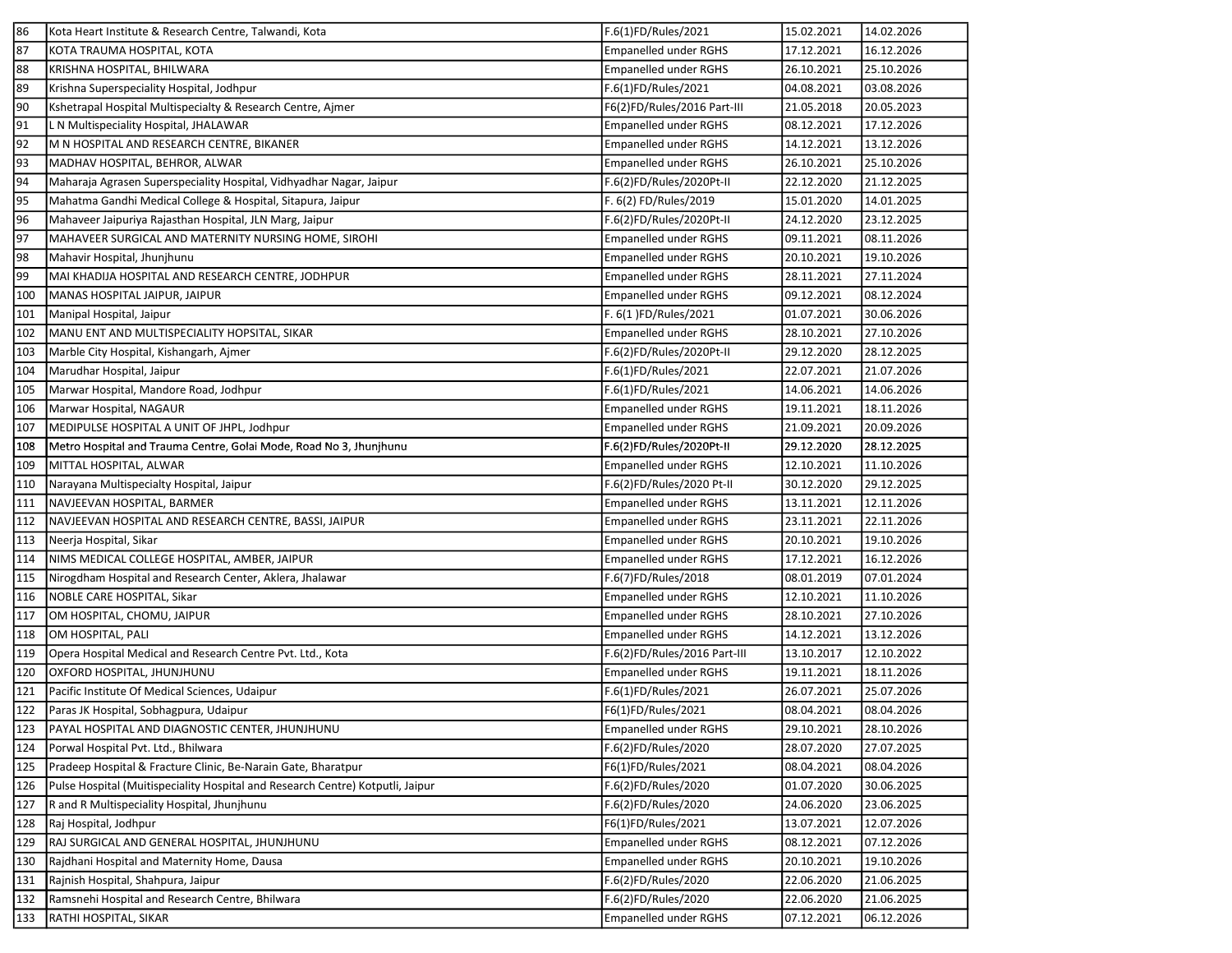| 134 | Ravindra Hospital, Jhunjhunu                                           | F.6(2)FD/Rules/2016 Part III | 06.10.2017 | 05.10.2022 |
|-----|------------------------------------------------------------------------|------------------------------|------------|------------|
| 135 | RIYA HOSPITAL, Sawai Madhopur                                          | Empanelled under RGHS        | 08.10.2021 | 07.10.2026 |
| 136 | Rohilla Nursing Home, Churu                                            | <b>Empanelled under RGHS</b> | 20.10.2021 | 19.10.2026 |
| 137 | RUCHIKA NURSING HOME FERTILITY AND RESEARCH CENTRE, SIKAR              | <b>Empanelled under RGHS</b> | 18.10.2021 | 17.10.2026 |
| 138 | Rukmani Birla Hospital, Jaipur                                         | F6(1)FD/Rules/2021           | 08.04.2021 | 07.01.2023 |
| 139 | Rungta Hospital, JAIPUR                                                | Empanelled under RGHS        | 08.11.2021 | 07.11.2026 |
| 140 | S.B. Mittal Memorial Heart and Critical Care Hospital, Sikar           | F.6(2)FD/Rules/2020Pt-II     | 24.12.2020 | 23.12.2025 |
| 141 | SCR SIR CHOTU RAM HOSPITAL AND RESEARCH CENTER, JAIPUR                 | Empanelled under RGHS        | 07.12.2021 | 06.12.2024 |
| 142 | SGN HOSPITAL INFERTILITY CENTER PVT LTD, PAOTA                         | <b>Empanelled under RGHS</b> | 07.10.2021 | 06.10.2026 |
| 143 | SMT KESAR BAI SONI HOSPITAL, BHILWARA                                  | <b>Empanelled under RGHS</b> | 01.12.2021 | 30.11.2026 |
| 144 | S N PAREEK MEMORIAL HOSPITAL AND RESEARCH CENTRE SANSTHAN, KOTA        | F.6(2)FD/Rules/2016 Part-III | 13.10.2017 | 12.10.2022 |
| 145 | S.N. Super Speciality Hospital Pvt. Ltd., Sri Ganganagar               | F.6(7)FD/Rules/2018          | 22.01.2019 | 21.01.2024 |
| 146 | S.R. Kalla Memorial Gastro & General Hospital, Jaipur                  | F.6(2)FD/Rules/2020          | 15.04.2020 | 14.04.2025 |
| 147 | Sachkhand Hospital, Neemrana, Alwar                                    | F.6(2)FD/Rules/2020          | 24.06.2020 | 23.06.2025 |
| 148 | SADHNA HOSPITAL, Jaipur                                                | <b>Empanelled under RGHS</b> | 08.10.2021 | 07.10.2026 |
| 149 | Sania Hospital, Subhash Nagar, Alwar                                   | F6(1)FD/Rules/2021           | 08.04.2021 | 08.04.2026 |
| 150 | Sanjeevani Hospital, Madhukar Colony, Kotputli, Jaipur                 | F.6(2)FD/Rules/2020Pt-II     | 24.12.2020 | 23.12.2025 |
| 151 | SEVAYATAN CHILD AND GENERAL HOSPITAL, CHOMU, JAIPUR                    | Empanelled under RGHS        | 08.12.2021 | 07.12.2026 |
| 152 | Shalby Multispeciality Hospital, Jaipur                                | F. 6(2) FD/Rules/2019        | 15.01.2020 | 14.01.2025 |
| 153 | SHARDA HOSPITAL, JHUNJHUNU                                             | Empanelled under RGHS        | 26.10.2021 | 25.10.2026 |
| 154 | Shree Siddhi Vinayak Hospital, BHILWARA                                | Empanelled under RGHS        | 19.11.2021 | 18.11.2026 |
| 155 | Shreerana Hospital N Charitable Medical Institute, Ajmer               | Empanelled under RGHS        | 20.10.2021 | 19.10.2026 |
| 156 | Shri Krishan Hospital, Lalsot Road, Dausa                              | F.6(2)FD(Rules)/2016         | 27.02.2017 | 26.02.2022 |
| 157 | SHRI RAM HOSPITAL, PALI                                                | Empanelled under RGHS        | 18.10.2021 | 17.10.2026 |
| 158 | Shri Ram Super Speciality Surgical Center Pvt. Ltd., Jodhpur           | F.6(2)FD/Rules/2020          | 18.06.2020 | 17.06.2025 |
| 159 | Shri Ram Super Speciality Surgical Cent Pvt Ltd, Mandaur Road, Jodhpur | <b>Empanelled under RGHS</b> | 12.10.2021 | 11.10.2026 |
| 160 | SHRI RAMAKRISHNA HOSPITAL, JAIPUR                                      | Empanelled under RGHS        | 14.12.2021 | 13.12.2026 |
| 161 | Shriram Trauma and Superspeciality Hospital, Sikar                     | F.6(1)FD/Rules/2021          | 15.02.2021 | 14.02.2026 |
| 162 | SHRI SHYAM HOSPITAL A UNIT OF SS NIRAMAYA PVT LTD, KOTPUTLI, JAIPUR    | Empanelled under RGHS        | 08.11.2021 | 07.11.2026 |
| 163 | SIDDHI VINAYAK HOSPITAL AND RESEARCH CENTRE, CHOMU, JAIPUR             | <b>Empanelled under RGHS</b> | 13.11.2021 | 12.11.2026 |
| 164 | SIKAR HOSPITAL AND RESEARCH INSTITUTE, SIKAR                           | <b>Empanelled under RGHS</b> | 08.12.2021 | 07.12.2026 |
| 165 | Solanki Hospital, Alwar                                                | Empanelled under RGHS        | 21.09.2021 | 20.09.2026 |
| 166 | SOMANI HOSPITAL, JAIPUR                                                | Empanelled under RGHS        | 23.11.2021 | 22.11.2026 |
| 167 | Soni Devi Memorial Hospital, Neemrana, Alwar                           | F.6(1)FD/Rules/2021          | 20.09.2021 | 19.09.2026 |
| 168 | Soni Hospital, Jaipur                                                  | F.6(2)FD/Rules/2020 Pt-II    | 30.12.2020 | 29.12.2025 |
| 169 | Soni Hospital, Rajgarh, Churu                                          | F.6(1)FD/Rules/2021          | 08.07.2021 | 07.07.2026 |
| 170 | Sri Mahadev Hospital, Nagaur                                           | F.6(1)FD/Rules/2021          | 13.07.2021 | 12.07.2026 |
| 171 | SSMG Hospital, Morija Road, Chomu, Jaipur                              | F.6(2)FD/Rules/2020Pt-II     | 24.12.2020 | 23.12.2025 |
| 172 | Star Hospital, Bhiwari, Alwar                                          | F6(2)FD/Rules/2016 Part-III  | 21.05.2018 | 20.05.2023 |
| 173 | SURBHI HOSPITAL PVT LTD, DELHI                                         | <b>Empanelled under RGHS</b> | 14.12.2021 | 13.12.2026 |
| 174 | Swastik Hospital, Bhilwara                                             | F.6(1)FD/Rules/2021          | 04.08.2021 | 03.08.2026 |
| 175 | SWASTIK MULTISPECIALITY HOSPITAL LLP, PHULERA, JAIPUR                  | <b>Empanelled under RGHS</b> | 29.10.2021 | 28.10.2026 |
| 176 | Tagore Hospital & Research Institute, Jaipur                           | F.6(2)FD/Rules/2020          | 15.04.2020 | 14.04.2025 |
| 177 | Tibra Hospital, Basant Vihar, Sikar                                    | F.6(2)FD/Rules/2020Pt-II     | 24.12.2020 | 23.12.2025 |
| 178 | VAISHALI HOSPITAL AND SURGICAL RESEARCH CENTRE, JAIPUR                 | <b>Empanelled under RGHS</b> | 08.11.2021 | 07.11.2026 |
| 179 | Vasundhara Hospital Ltd, Jodhpur                                       | F.6(2)FD/Rules/2020          | 01.07.2020 | 30.06.2025 |
| 180 | VINAYAK HOSPITAL, KOTPUTLI, JAIPUR                                     | <b>Empanelled under RGHS</b> | 19.11.2021 | 18.11.2026 |
| 181 | VINAYAK ZANANA AND DOORBEEN HOSPITAL, Jaipur                           | <b>Empanelled under RGHS</b> | 12.10.2021 | 11.10.2026 |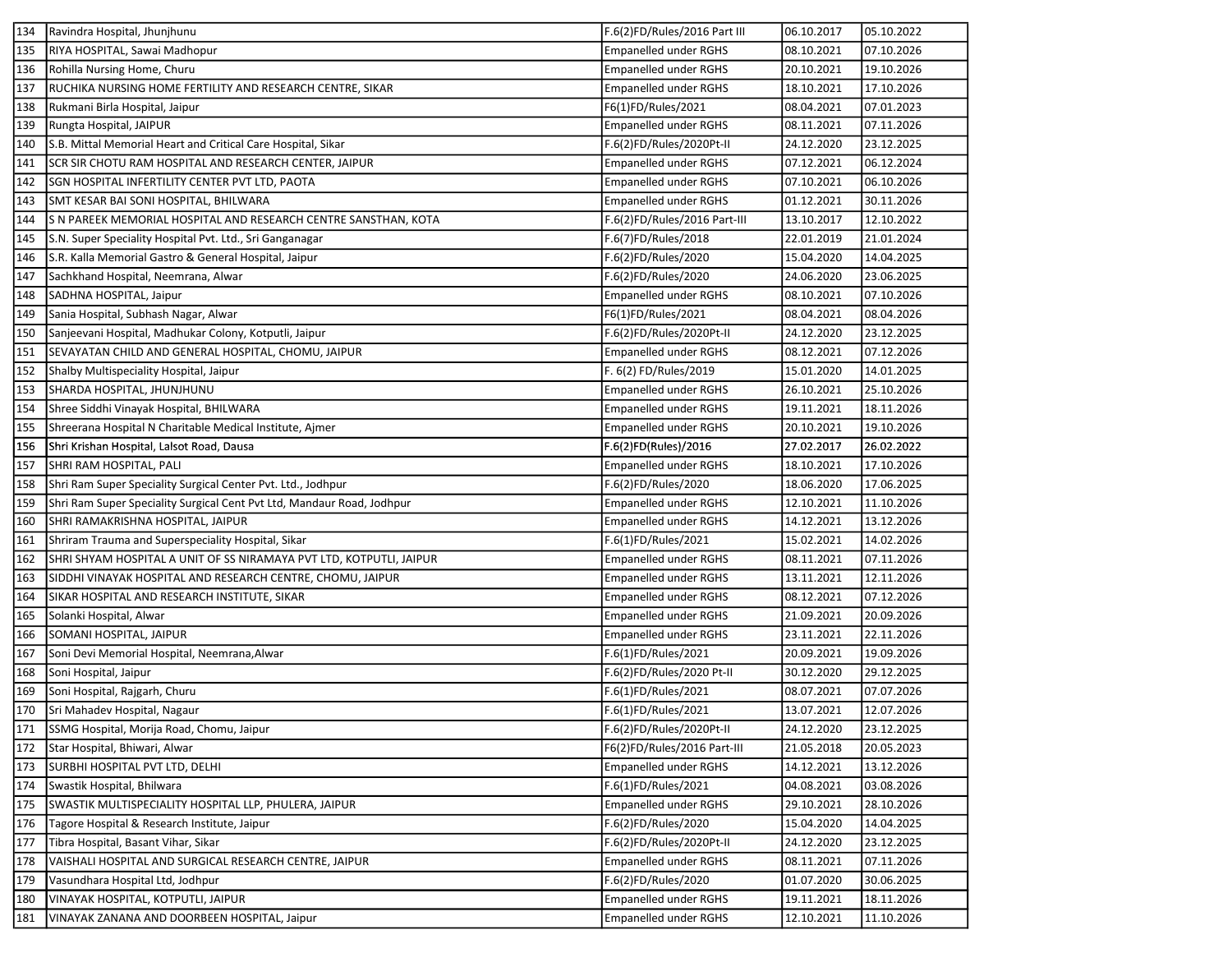| 182                     | YASH AMAN HOSPITAL, JODHPUR                                       | Empanelled under RGHS        | 19.11.2021 | 18.11.2026 |
|-------------------------|-------------------------------------------------------------------|------------------------------|------------|------------|
| 183                     | Zeel Multi Specialty Hospital, Sagwara, Dungarpur                 | F.6(1)FD/Rules/2021          | 01.07.2021 | 30.06.2026 |
|                         | <b>Cardiology and CT Surgery Specialty Hospitals</b>              |                              |            |            |
| $\overline{1}$          | DR CM CHOPRA HOSPITAL AND HEART CARE CENTRE, CHOMU, JAIPUR        | <b>Empanelled under RGHS</b> | 08.12.2021 | 07.12.2026 |
| $\overline{2}$          | Heart & General Hospital, Jaipur                                  | F.6(2)FD/Rules/2020          | 02.06.2020 | 02.06.2025 |
| 3                       | Jaipur Heart Institute, Jaipur                                    | F.6(2)FD/Rules/2020          | 15.04.2020 | 14.04.2025 |
| $\overline{4}$          | Krishna Heart and General Hospital, Jaipur                        | F.6(2)FD(Rules)/2016         | 27.02.2017 | 26.02.2022 |
|                         | <b>ENT Specialty Hospital</b>                                     |                              |            |            |
| $\overline{1}$          | Adhinath ENT and General Hospital, Tilak Nagar, Jaipur            | F.6(2)FD/Rules/2020Pt-II     | 22.12.2020 | 21.12.2025 |
| $\overline{2}$          | Dr. Vijay ENT Hospital, Ajmer                                     | F.6(2)FD/Rules/2020          | 24.06.2020 | 23.06.2025 |
| $\overline{\mathbf{e}}$ | JAIN ENT HOSPITAL, Jaipur                                         | Empanelled under RGHS        | 04.10.2021 | 03.10.2026 |
| $\overline{\mathbf{r}}$ | Jaipur Doorbeen Hospital, New Sanganer Road, Jaipur               | F6(1)FD/Rules/2021           | 08.04.2021 | 08.04.2026 |
| 5                       | MAHAVIR ENT HOSPITAL, KOTA                                        | Empanelled under RGHS        | 19.11.2021 | 18.11.2026 |
| $6\phantom{1}6$         | RAJ ENT HOSPITAL, JAIPUR                                          | <b>Empanelled under RGHS</b> | 28.10.2021 | 27.10.2026 |
| $\overline{7}$          | Siddham ENT Center LLP, Heera Nagar, Jaipur                       | F.6(1)FD/Rules/2021          | 15.02.2021 | 14.02.2026 |
|                         | <b>Neurosurgery Specialty Hospitals</b>                           |                              |            |            |
| $\mathbf{1}$            | Advanced Neurology and Superspeciality Hospital, Jaipur           | Empanelled under RGHS        | 24.09.2021 | 23.09.2026 |
| $\overline{2}$          | Jankalyan hospital, Chomu, Jaipur                                 | Empanelled under RGHS        | 23.11.2021 | 22.11.2026 |
| 3                       | Indowestern Brain & Spine Hospital, Jaipur                        | F.6(2)FD/Rules/2020          | 18.06.2020 | 17.06.2025 |
|                         | <b>Oncology Specialty Hospitals</b>                               |                              |            |            |
| $\overline{1}$          | Bhagwan Mahaveer Cancer Hospital and Research Centre, Jaipur      | F.6(2)FD/Rules/2019          | 24.02.2020 | 23.02.2025 |
|                         | <b>Ophthalmology Specialty Hospitals</b>                          |                              |            |            |
| $\mathbf 1$             | AGARWAL HOSPITAL, JAIPUR                                          | <b>Empanelled under RGHS</b> | 08.11.2021 | 07.11.2026 |
| $\overline{2}$          | Agrawal Eye and Skin Hospital, Talwandi, Kota                     | F.6(1)FD/Rules/2021          | 25.02.2021 | 24.02.2026 |
| З                       | Alakh Nayan Mandir Eye Hospital, Udaipur                          | F.6(2)FD/Rules/2016 Part-III | 13.10.2017 | 12.10.2022 |
| $\overline{a}$          | Anand Hospital and Eye Centre, Jaipur                             | F.6(1)FD/Rules/2021          | 14.06.2021 | 14.06.2026 |
| $\overline{5}$          | Anita Eye Hospital and Retinal Centre, KOTA                       | <b>Empanelled under RGHS</b> | 19.11.2021 | 18.11.2026 |
| $6\phantom{a}$          | Anupam Eye Hospital & Research Centre Pvt. Ltd., Lalkothi, Jaipur | F.6(2)FD/Rules/2016 Pt-III   | 26.09.2017 | 25.09.2022 |
| $\overline{7}$          | ASG Hospital Pvt. Ltd., Bhagwan Das Road, C-Scheme, Jaipur        | F.6(2)FD/Rules/2020          | 22.10.2020 | 21.10.2025 |
| 8                       | ASG HOSPITAL PVT LTD, BIKANER                                     | <b>Empanelled under RGHS</b> | 19.11.2021 | 18.11.2026 |
| $\overline{9}$          | ASG Hospital Pvt. Ltd., Jodhpur                                   | F6(2)FD/Rules/2016 Part-III  | 21.05.2018 | 20.05.2023 |
| 10                      | ASG Hospital Pvt. Ltd., Udaipur                                   | F.6(2)FD/Rules/2016 Part III | 06.10.2017 | 05.10.2022 |
| 11                      | Birla Eye and Child Hospital, Kota                                | F.6(7)FD/Rules/2018          | 08.01.2019 | 07.01.2024 |
| 12                      | Centre for Sight Hospital, Sardapura, Jodhpur                     | F.6(2)FD/Rules/2020Pt-II     | 24.12.2020 | 23.12.2025 |
| 13                      | D.D. Eye Institute, Dada Bari, Kota                               | F6(2)FD/Rules/2016 Part-III  | 05.06.2018 | 04.06.2023 |
| 14                      | DD EYE INSTITUTE, NAYA NOHRA, KOTA                                | Empanelled under RGHS        | 29.10.2021 | 28.10.2026 |
| 15                      | Dr. Agarwal Eye Hospital, CÂ Scheme Jaipur                        | F.6(2)FD/Rules/2020Pt-II     | 24.12.2020 | 23.12.2025 |
| 16                      | DR KAMDAR EYE HOSPITAL                                            | Empanelled under RGHS        | 04.10.2021 | 03.10.2026 |
| 17                      | Dr. Khungar Eye Care and Research Centre Pvt. Ltd., Ajmer         | F.6(2)FD/Rules/2020          | 27.05.2020 | 26.05.2025 |
| 18                      | DR PAWAN EYE HOSPITAL AND RESEARCH CENTRE, SAWAI MADHOPUR         | <b>Empanelled under RGHS</b> | 10.12.2021 | 09.12.2026 |
| 19                      | Dr Virendra Laser, Phaco Surgery Centre Eye Hospital, Jaipur      | F. 6(1)FD/Rules/2021         | 18.06.2021 | 17.06.2026 |
| 20                      | DR KOTHARIS EYE HOPSITAL, Udaipur                                 | <b>Empanelled under RGHS</b> | 12.10.2021 | 11.10.2026 |
| 21                      | DEVILAL MEMORIAL MEMORIAL EYE HOSPITAL, CHOMU, JAIPUR             | <b>Empanelled under RGHS</b> | 23.11.2021 | 22.11.2026 |
| 22                      | EAGLE EYE HOSPITAL, Sikar                                         | <b>Empanelled under RGHS</b> | 08.10.2021 | 07.10.2026 |
| 23                      | EYE CARE HOSPITAL, SIKAR                                          | Empanelled under RGHS        | 14.12.2021 | 13.12.2026 |
| 24                      | Geeta Devi Memorial Eye Hospital, Lalsot, Dausa                   | F.6(1) FD/Rules/2021         | 10.02.2021 | 09.02.2026 |
| 25                      | Goyal Eye Hospital, Sawai Madhopur                                | <b>Empanelled under RGHS</b> | 20.10.2021 | 19.10.2026 |
| 26                      | I Max Eye Care Hospital, Sikar                                    | F.6(2)FD/Rules/2016 Part III | 06.10.2017 | 05.10.2022 |
|                         |                                                                   |                              |            |            |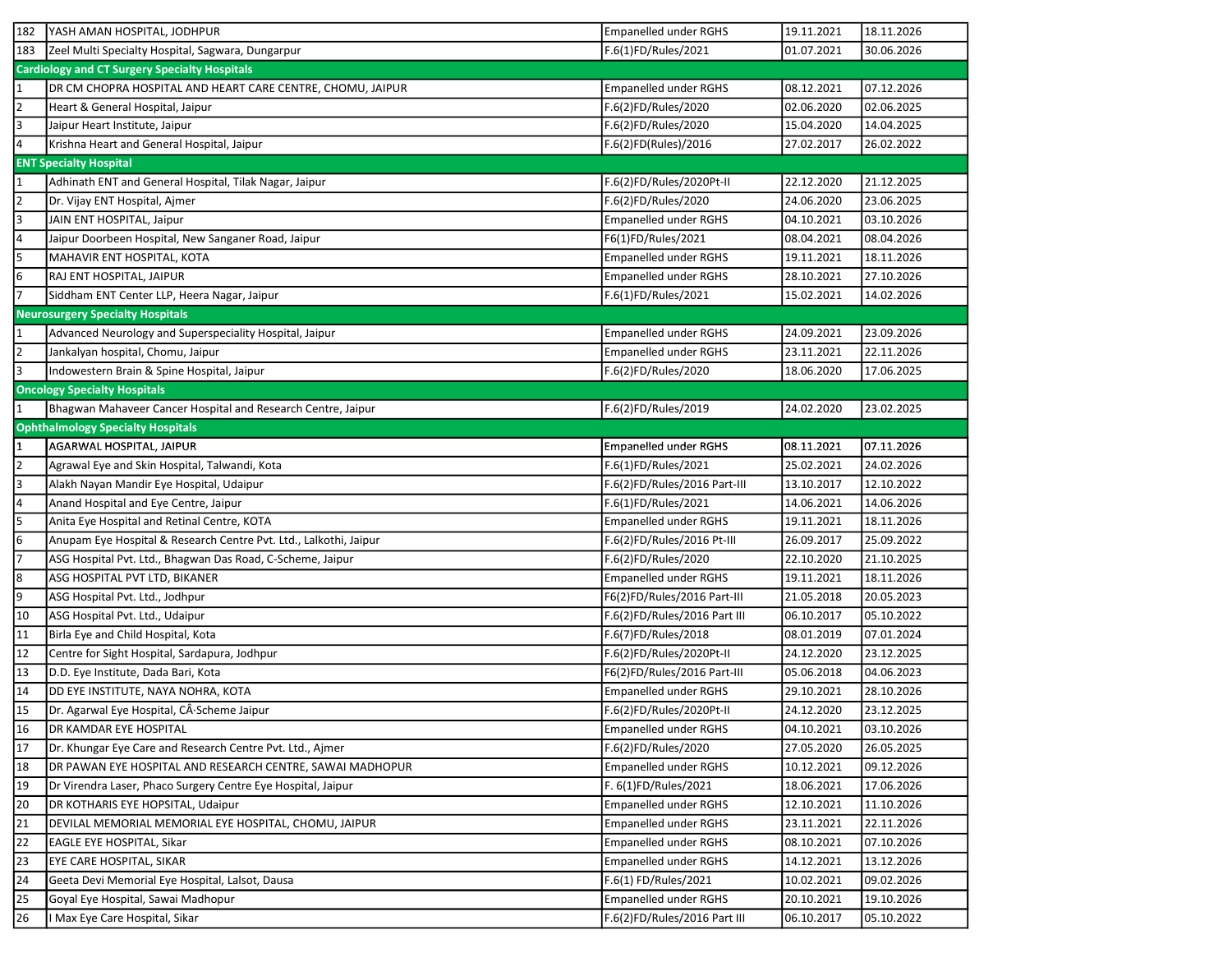| 27                  | J D HOSPITAL, ALWAR                                                                     | <b>Empanelled under RGHS</b>                         | 28.10.2021 | 27.10.2026 |
|---------------------|-----------------------------------------------------------------------------------------|------------------------------------------------------|------------|------------|
| 28                  | J. P. Eye Hospital, Tonk Road, Jaipur                                                   | F.6(2)FD/Rules/2016 Part-III                         | 13.10.2017 | 12.10.2022 |
| 29                  | JAI DRISHTI EYE HOSPITAL, UDAIPUR                                                       | Empanelled under RGHS                                | 13.11.2021 | 12.11.2026 |
| 30                  | Jaipur Calgary Charitable Eye Hospital and Research Center Trust, Malviya Nagar, Jaipur | F.6(2)FD/Rules/2019                                  | 28.11.2019 | 27.11.2024 |
| 31                  | Jhalani Eye Hospital, Krishna Colony, Alwar                                             | F.6(2)FD/Rules/2020Pt-II                             | 24.12.2020 | 23.12.2025 |
| 32                  | K.C. Memorial Eye Hospital, Jaipur                                                      | F6(1)FD/Rules/2021                                   | 20.04.2021 | 19.04.2026 |
| 33                  | Kabra Eye Hospital, Jaipur                                                              | F. 6(2) FD/Ruies/2020                                | 26.08.2020 | 25.08.2025 |
| 34                  | Kapoor Hospital and Eye Centre, Jaipur                                                  | F.6(2)FD/Rules/2016 Part III                         | 06.10.2017 | 05.10.2022 |
| 35                  | Kota Eye Hospital and Research Foundation, Kota                                         | F.6(2)FD/Rules/2016 Part-III                         | 13.10.2017 | 12.10.2022 |
| 36                  | KSHETRAPAL EYE HOSPITAL AND LASIK LASER CENTRE, AJMER                                   | <b>Empanelled under RGHS</b>                         | 29.10.2021 | 28.10.2026 |
| 37                  | Max Vision Eye Care Centre, Jaipur                                                      | <b>Empanelled under RGHS</b>                         | 04.10.2021 | 03.10.2026 |
| 38                  | Mishri Devi Eye Hospital Pvt. Ltd, RIICO Phase-I, Nimran, Alwar                         | F.6(2)FD/Rules/2020Pt-II                             | 29.12.2020 | 28.12.2025 |
| 39                  | MISHRI DEVI EYE HOSPITAL, BEHROR, ALWAR                                                 | Empanelled under RGHS                                | 26.10.2021 | 25.10.2026 |
| 40                  | New Delhi Centre for Sight Ltd., Malviya Nagar, Jaipur                                  | F.6(1)FD/Rules/2021                                  | 29.06.2021 | 29.06.2026 |
| 41                  | RAGHUDEEP EYE HOSPITAL, JAIPUR                                                          | Empanelled under RGHS                                | 19.11.2021 | 18.11.2026 |
| 42                  | Riddhi Siddhi Eye Care Hospital, Radhakishanpura Road, Sikar                            | F.6(1)FD/Rules/2021                                  | 25.02.2021 | 24.02.2026 |
| 43                  | Royal Eye Care and Research Centre, Adarsh Nagar, Jaipur                                | F6(1)FD/Rules/2021                                   | 08.04.2021 | 12.10.2022 |
| 44                  | Sahai Hospital and Research Centre, Jaipur                                              | F.6(2)FD(Rules)/2016                                 | 27.02.2017 | 26.02.2022 |
| 45                  | Sarda Nursing Home, Jaipur                                                              | F6(1)FD/Rules/2021                                   | 10.08.2021 | 09.08.2026 |
| 46                  | SRI JAGDAMBA CHARITABLE EYE HOSPITAL, Sri Ganganagar                                    | Empanelled under RGHS                                | 12.10.2021 | 11.10.2026 |
| 47                  | Suvi Eye Hospital & Research Centre Pvt. Ltd., Talwandi, Kota                           | F.6(1)FD/Rules/2021                                  | 25.02.2021 | 24.02.2026 |
| 48                  | TIBRA EYE HOSPITAL AND RETINA CENTRE, SIKAR                                             | <b>Empanelled under RGHS</b>                         | 10.12.2021 | 09.12.2026 |
|                     | <b>Orthopedics Specialty Hospital</b>                                                   |                                                      |            |            |
| 11                  | AKHILA HOSPITAL, JAIPUR                                                                 | <b>Empanelled under RGHS</b>                         | 07.12.2021 | 06.12.2024 |
| $\overline{2}$      | BALAJI ORTHOPAEDIC AND MULTISPECIALITY HOSPITAL, JHALAWAR                               | <b>Empanelled under RGHS</b>                         | 10.12.2021 | 09.12.2026 |
| $\overline{3}$      | Bone and Joint Hospital and Research Centre, Shyam Nagar, Jodhpur                       | F.6(2)FD/Rules/2020 Pt-II                            | 30.12.2020 | 29.12.2025 |
| 4                   | Chandni Hospital, Talwandi, Kota                                                        | F.6(2)FD/Rules/2016 Part III                         | 06.10.2017 | 05.10.2022 |
| 5                   | Jankalyan hospital, Chomu, Jaipur                                                       | <b>Empanelled under RGHS</b>                         | 23.11.2021 | 22.11.2026 |
| 6                   | KHANDAKA HOSPITAL, Jaipur                                                               | Empanelled under RGHS                                | 06.10.2021 | 05.10.2026 |
| 17                  | LUCKY HOSPITAL, JAIPUR                                                                  | Empanelled under RGHS                                | 23.11.2021 | 22.11.2026 |
| 8                   | Mewar Hospital Pvt. Ltd., Udaipur                                                       | F.6(1)FD/Rules/2021                                  | 14.06.2021 | 14.06.2026 |
| 9                   | Ramanji Hospital And Research Centre, JAIPUR                                            | <b>Empanelled under RGHS</b>                         | 28.10.2021 | 27.10.2026 |
| 10                  | R K FRACTURE HOSPITAL AND TRAUMA CENTRE, Chomu                                          | <b>Empanelled under RGHS</b>                         | 06.10.2021 | 05.10.2026 |
| 11                  | RAJ HOSPITAL AND FRACTURE CLINIC, JHUNJHUNU                                             | <b>Empanelled under RGHS</b>                         | 08.11.2021 | 07.11.2026 |
| 12                  | RAATH HOSPITAL AND HEALTHCARE PRIVATE LIMITED, ALWAR                                    | <b>Empanelled under RGHS</b>                         | 14.12.2021 | 13.12.2026 |
| 13                  | Shalby Orthopedics Centre Of Excellence, Udaipur                                        | <b>Empanelled under RGHS</b>                         | 28.10.2021 | 27.10.2026 |
| 14                  | SINGHAL NURSING HOME, BHARATPUR                                                         | <b>Empanelled under RGHS</b>                         | 09.11.2021 | 08.11.2026 |
| 15                  | SUDHA ORTHOPAEDIC AND GYNEC HOSPITAL, UDAIPUR                                           | <b>Empanelled under RGHS</b>                         | 13.11.2021 | 12.11.2026 |
| 16                  | The Royal Orthopaedic Hospital and Sports Injury Centre, Lalkothi Scheme, Jaipur        | F.6(2)FD(Rules)/2016                                 | 27.02.2017 | 26.02.2022 |
|                     | <b>Nephrology Specialty Hospital</b>                                                    |                                                      |            |            |
| 1                   | KIDNEY CARE HOSPITAL AND RESEARCH CENTER, UDAIPUR                                       | <b>Empanelled under RGHS</b>                         | 29.10.2021 | 28.10.2026 |
| 2<br>3              | Maxwell Hospital, Jaipur                                                                | F.6(2)FD(Rules)/2016<br><b>Empanelled under RGHS</b> | 27.02.2017 | 26.02.2022 |
|                     | NEURO SPINE AND SUPER SPECIALITY HOSPITAL, SIKAR                                        |                                                      | 19.11.2021 | 18.11.2026 |
|                     | <b>Ayush Hospitals</b><br>Jaipur Ayurveda Hospital, Jaipur                              |                                                      |            |            |
| 1<br>$\overline{2}$ |                                                                                         | F.6(2)FD/Rules/2016 Pt III                           | 28.01.2021 | 27.09.2025 |
|                     | Shankar Piles Clinic And Research center, KISHANGARH, AJMER                             | <b>Empanelled under RGHS</b>                         | 17.12.2021 | 16.12.2026 |
|                     | <b>Dentistry specialty Hospitals</b>                                                    |                                                      |            |            |